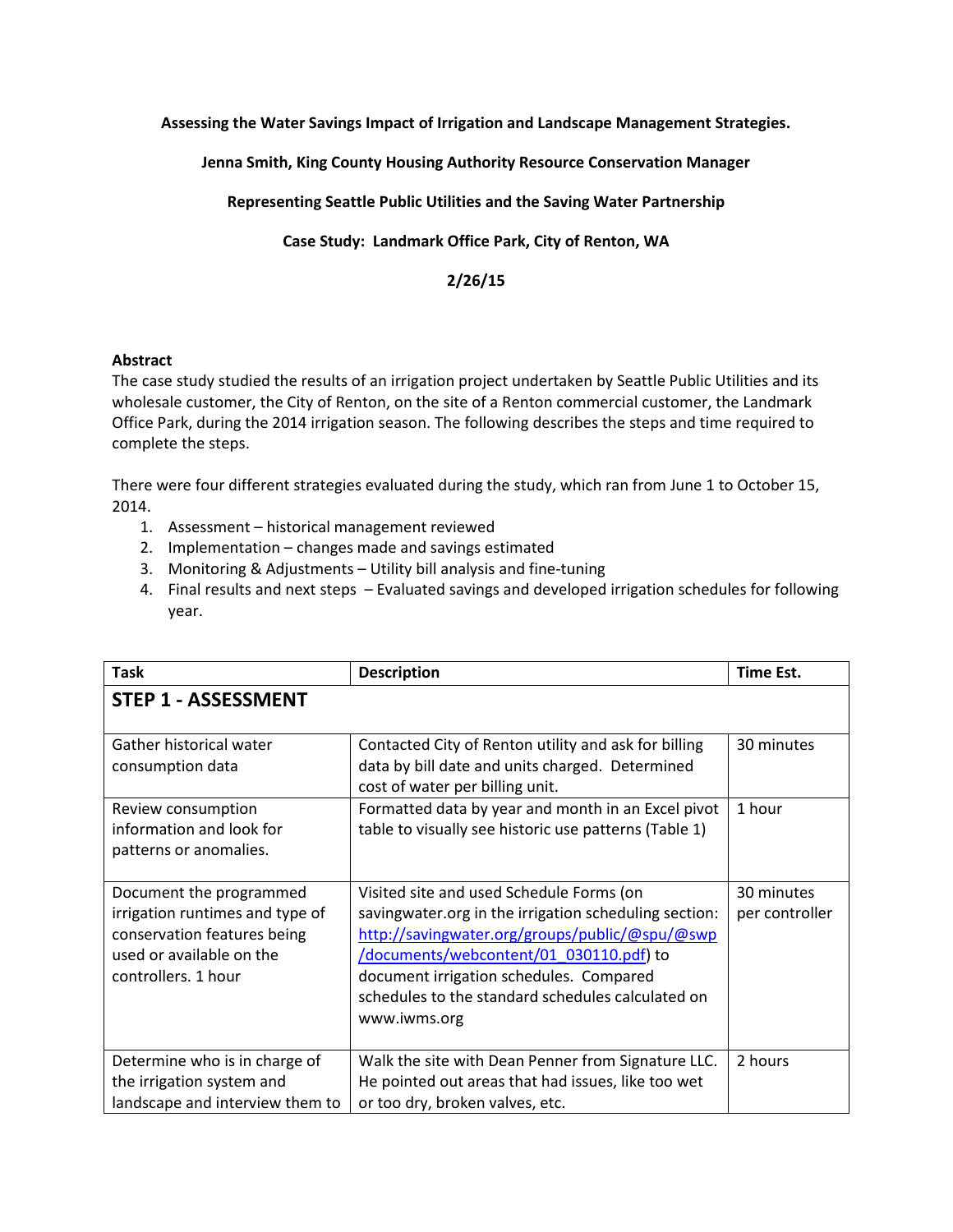| <b>Task</b>                     | <b>Description</b>                                                                                        | <b>Time Est.</b> |
|---------------------------------|-----------------------------------------------------------------------------------------------------------|------------------|
| learn more about issues at the  |                                                                                                           |                  |
| site.                           |                                                                                                           |                  |
| Operate each zone and           | With Penner operated each zone for 5 minutes and                                                          | 5 minutes per    |
| document conditions and issues. | checked for leaks, breaks, or any other hardware or                                                       | zone             |
|                                 | coverage issue. Document type of plant material,                                                          |                  |
|                                 | sprayhead and microclimate on forms.                                                                      |                  |
| Identify problem areas or zones | Performed an Irrigation Association audit on 3                                                            | 3 hour each      |
| and perform an audited to       | zones and calculate runtimes.                                                                             | zone             |
| calculate runtimes for each.    | https://www.irrigation.org/uploadedFiles/Certificat                                                       |                  |
|                                 | ion/CLIA/CLIA AuditWorksheets(1).pdf                                                                      |                  |
|                                 | Compared audit calculated schedules to typical                                                            |                  |
|                                 | schedules for the site. Estimate savings, if any.                                                         |                  |
|                                 |                                                                                                           |                  |
|                                 | <b>Audit Dates:</b>                                                                                       |                  |
|                                 | West, Zone 1: June 16, by myself                                                                          |                  |
|                                 | East, Zone 14: August 8, with Dean Penner                                                                 |                  |
|                                 | West, Zone 8: August 12, by myself                                                                        |                  |
|                                 |                                                                                                           |                  |
| Review billing data again to    | After reviewing landscape and irrigation                                                                  | 30 min.          |
| check that sensors are working  | management practices, reviewed billing data.                                                              |                  |
|                                 | Consumption clearly showed rain sensors working                                                           |                  |
|                                 | but not weather sensors (Hunter Solar Sync, which                                                         |                  |
|                                 | are onsite sensors). Controllers were checked to                                                          |                  |
|                                 | make sure sensor ports were connected and to see<br>if error messages were occurring.                     |                  |
|                                 |                                                                                                           |                  |
|                                 |                                                                                                           |                  |
|                                 | East sensor appeared to be functioning properly,                                                          | 1 hour staff     |
|                                 | but West sensor's module digital interface not                                                            | time             |
|                                 | working.                                                                                                  |                  |
|                                 |                                                                                                           | 1 hour           |
|                                 | Contacted Hunter Rep and he walked through steps                                                          | contractor       |
|                                 | for checking sensor connections and settings on                                                           | time             |
|                                 | controller. Controller settings were not set for                                                          |                  |
|                                 | Solar Sync so setting was corrected for both                                                              |                  |
|                                 | controllers and all Programs. Also, vendor sent                                                           |                  |
|                                 | new module, which was replaced on August 20 by                                                            |                  |
|                                 | contractor.                                                                                               |                  |
|                                 |                                                                                                           |                  |
|                                 | Note: Controller settings for Solar Sync appeared<br>to be set correctly, it was only on closer review of |                  |
|                                 | billing data was this issue resolved.                                                                     |                  |
|                                 |                                                                                                           |                  |
| Step 2 - New Irrigation         | <b>Case Study Actions:</b>                                                                                | <b>Estimated</b> |
| <b>Schedules:</b>               |                                                                                                           | <b>Time</b>      |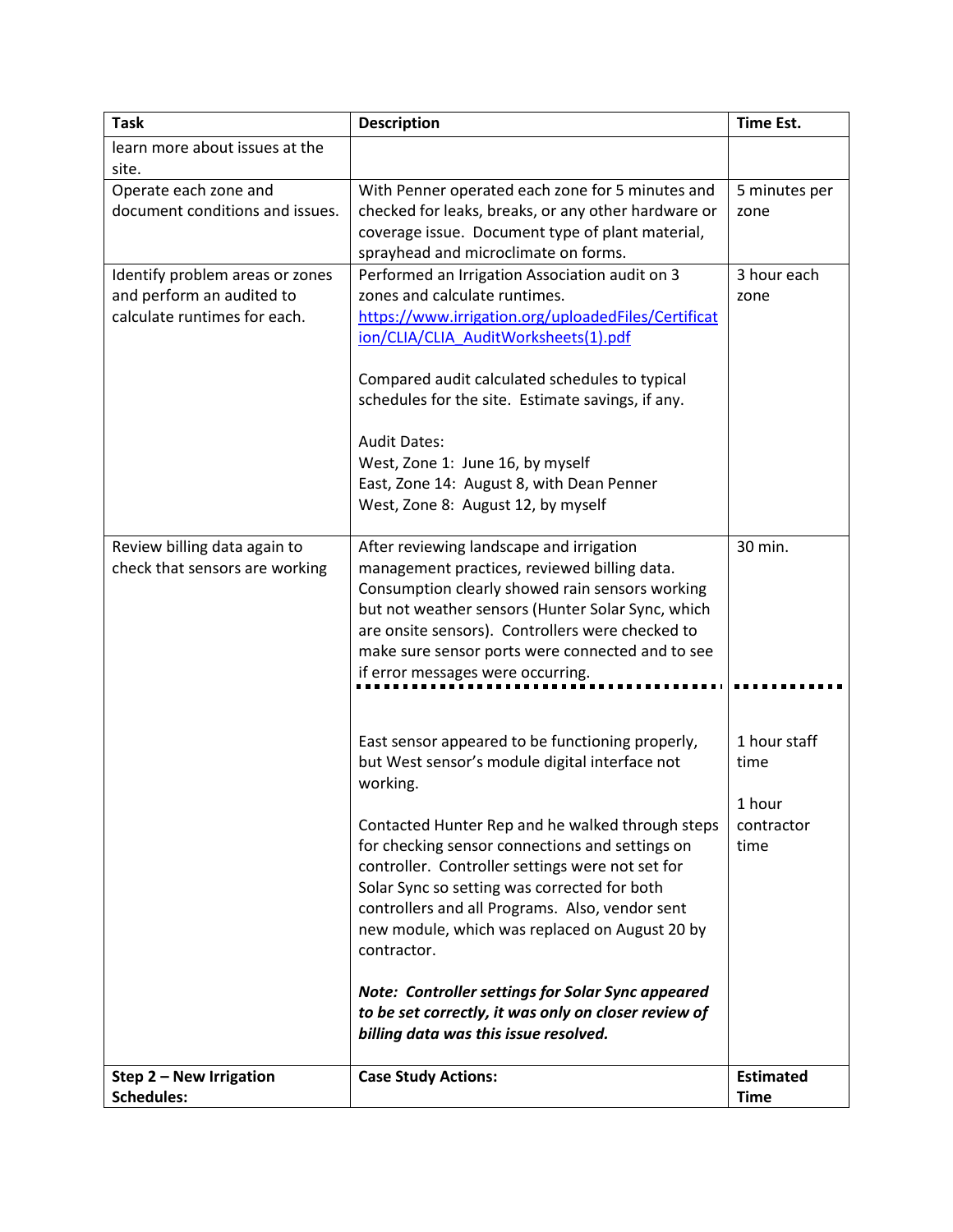| <b>Task</b>                       | <b>Description</b>                                                                                 | <b>Time Est.</b> |
|-----------------------------------|----------------------------------------------------------------------------------------------------|------------------|
|                                   |                                                                                                    | Required         |
| Program the clocks with new       | August 8, 2014                                                                                     | 1 hour           |
| irrigation schedules, if needed.  | The East irrigation system was reprogrammed with                                                   |                  |
|                                   | the standard irrigation schedules for turf and shrub,                                              |                  |
|                                   | while the West was left to run as originally                                                       |                  |
|                                   | scheduled.                                                                                         |                  |
|                                   |                                                                                                    |                  |
|                                   | The 3 audited turf zones, 2 on the West and 1 on                                                   |                  |
|                                   | the East were programmed with the audit                                                            |                  |
|                                   | calculated runtimes on Aug. 8 and Aug. 12.                                                         |                  |
| Adjust clock features             | A closer review of the AMR data revealed controller                                                |                  |
|                                   | settings were not actively utilizing weather sensors.                                              |                  |
|                                   | Contacted Hunter rep and he walked through steps                                                   |                  |
|                                   | for checking sensor connections and settings on                                                    |                  |
|                                   | controller. Controller settings were not set for                                                   |                  |
|                                   | Solar Sync so setting was corrected for both                                                       |                  |
|                                   | controllers and all Programs. Hunter rep sent new                                                  |                  |
|                                   | module, which was replaced on August 20 by                                                         |                  |
|                                   | contractor.                                                                                        |                  |
| Step 3 - Monitoring:              | <b>Case Study Actions:</b>                                                                         | <b>Estimated</b> |
|                                   |                                                                                                    | <b>Time</b>      |
|                                   |                                                                                                    | <b>Required</b>  |
| Visit the site weekly and review  | Visited the site about every 2 weeks from Aug. 12                                                  | 1 hour per       |
| billing data or read the meter to | on. Took pictures and looked for issues. Sept 6,                                                   | week (should     |
| monitor consumption and visual    | East trees and shrub beds showed slight drought                                                    | be performed     |
| quality of plant material.        | stress (Rhododendron leaves slightly closed). Sept                                                 | during the       |
|                                   | 18, East trees loosing leaves but West trees didn't.                                               | peak season:     |
|                                   |                                                                                                    | July, Aug,       |
|                                   | Note: On closer inspection, noticed that the fine<br>mulch used on all beds appears to be impeding | Sept)            |
|                                   | water penetration.                                                                                 |                  |
| Adjust irrigation schedules.      | Because beds were dry, new irrigation schedules                                                    | 2 hours          |
|                                   | were developed and programmed into the                                                             |                  |
|                                   | controllers. The new schedules utilized the IA's                                                   |                  |
|                                   | irrigation calculations using more customized                                                      |                  |
|                                   | variables for site conditions.                                                                     |                  |
| Step 4 - Results:                 | <b>Case Study Actions:</b>                                                                         | <b>Estimated</b> |
|                                   |                                                                                                    | <b>Time</b>      |
|                                   |                                                                                                    | <b>Required</b>  |
| Identify major issues related to  | Standard irrigation schedules from www.iwms.org                                                    | 3 hours          |
| scheduling and program            | shrubs were not sufficient to deal with the full sun                                               |                  |
| controllers for the following     | for the site's hot blacktop parking lot and building's                                             |                  |
| irrigation season with best       | glass windows. Also the type of mulch product                                                      |                  |
| schedules                         | (fine) used over the years has likely created a                                                    |                  |
|                                   | sponge-like barrier that impedes moisture                                                          |                  |
|                                   | penetration. The sites original schedule for shrubs                                                |                  |